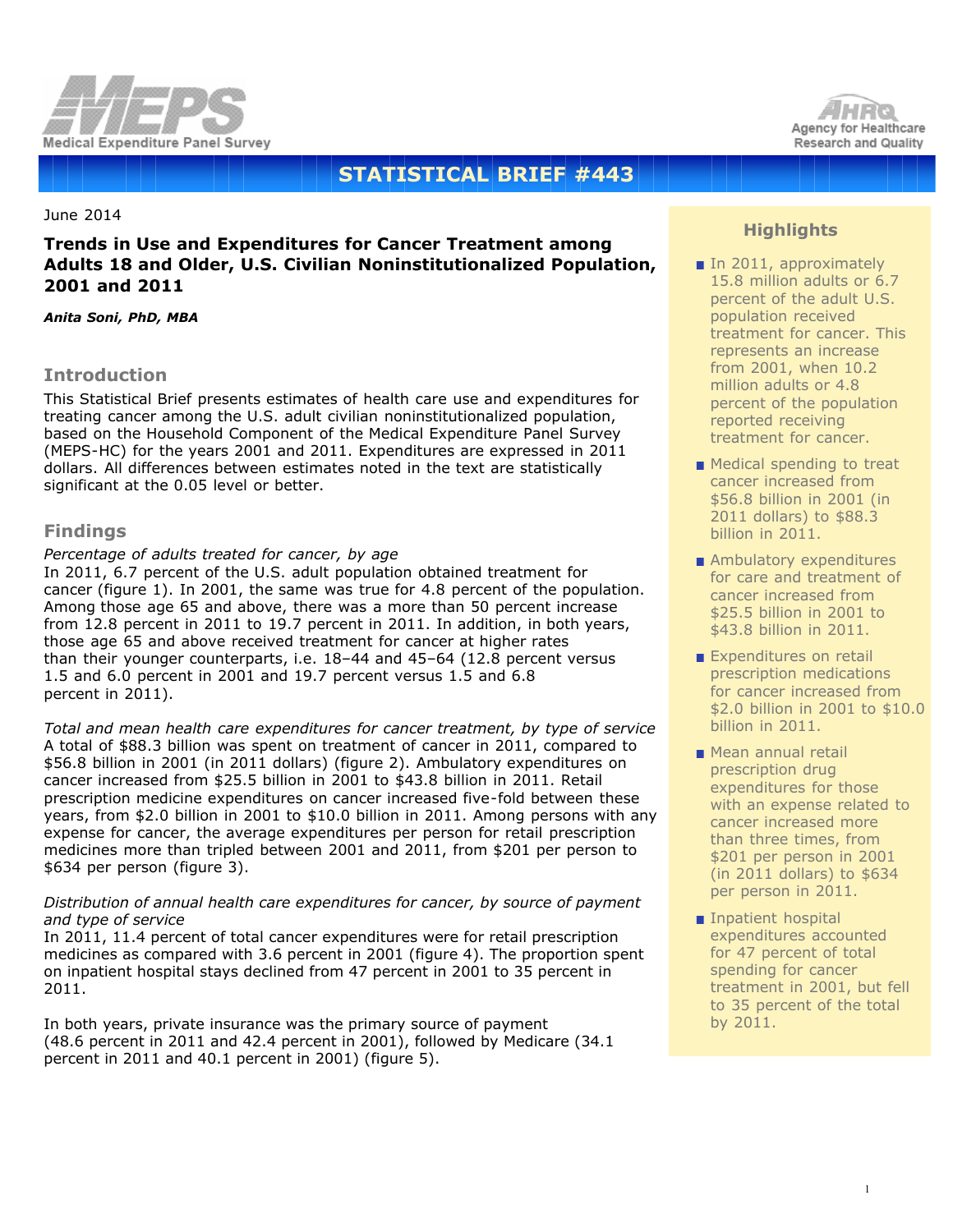# **Data Source**

The estimates shown in this Statistical Brief are based on data from the MEPS 2001 and 2011 Full Year Consolidated Files (HC-060 and HC-147), Medical Conditions Files (HC-061 and HC-146), Office-Based Medical Provider Visits Files (HC-059G and HC-144G), Outpatient Visits Files (HC-059F and HC-144F), Hospital Inpatient Stays Files (HC-059D and HC-144D), Home Health Files (HC-059H and 144H), Emergency Room Visits Files (HC-059E and HC-144E), and Prescribed Medicines Files (HC-059A and HC-144A).

### **Definitions**

#### *Cancer*

This Statistical Brief analyzes individuals with cancer in connection with reported health care utilization (e.g., a person who reported purchasing a drug was asked what condition the drug was intended to treat). Conditions reported by respondents were recorded by interviewers as verbatim text, and were coded by professional coders to fully specified ICD-9-CM codes. Conditions with CCS codes 11-45 were classified as cancer. For additional information on the crosswalk between ICD-9-CM codes and CCS codes, please visit: [http://www.hcup](http://www.hcup-us.ahrq.gov/toolssoftware/ccs/ccs.jsp)[us.ahrq.gov/toolssoftware/ccs/ccs.jsp.](http://www.hcup-us.ahrq.gov/toolssoftware/ccs/ccs.jsp)

#### *Expenditures*

Expenditures in MEPS are defined as payments from all sources for hospital inpatient care, ambulatory care provided in offices and hospital outpatient departments, care provided in emergency departments, paid care provided in the patient's home (home health), and the retail purchase of prescribed medications. Sources include direct payments from individuals, private insurance, Medicare, Medicaid, Workers' Compensation, and miscellaneous other sources. Expenditure data for 2001 were adjusted to 2011 dollars using the Consumer Price Index (CPI) and all estimates in this Brief are reported in 2011 dollars. These expenditures do not include any over-the-counter medications.

#### *Sources of payment*

Estimates of sources of payment represent the percentage of the total sum of expenditures paid for by each source. Sources of payment are classified as follows:

- *Out-of-pocket*: By user or family.
- *Private insurance*: Includes payments made by insurance plans covering hospital and medical care (excluding payments from Medicare, Medicaid, and other public sources). Payments from Medigap plans or TRICARE (Armed Forces-related coverage) are included. Payments from plans that provide coverage for a single service only, such as dental or vision coverage, are not included.
- *Medicare*: A federally financed health insurance plan for the elderly, persons receiving Social Security disability payments, and most persons with end-stage renal disease. Medicare Part A, which provides hospital insurance, is automatically given to those who are eligible for Social Security. Medicare Part B provides supplementary medical insurance that pays for medical expenses and can be purchased for a monthly premium.
- *Medicaid/SCHIP*: A means-tested government program jointly financed by federal and state funds that provides health care to those who are eligible. Program eligibility criteria vary significantly by state, but the program is designed to provide health coverage to families and individuals who are unable to afford necessary medical care.
- *Other*: Includes payments from the Department of Veterans Affairs (excluding TRICARE); other federal sources (Indian Health Service, military treatment facilities, and other care provided by the Federal Government); various state and local sources (community and neighborhood clinics, State and local health departments, and State programs other than Medicaid); Medicaid payments reported for people who were not enrolled in the Medicaid program at any time during the year; payments from Workers' Compensation; and other unclassified sources (e.g., automobile, homeowner's, or liability insurance, and other miscellaneous or unknown sources).

# **About MEPS-HC**

MEPS-HC is a nationally representative longitudinal survey that collects detailed information on health care utilization and expenditures, health insurance, and health status, as well as a wide variety of social, demographic, and economic characteristics for the U.S. civilian noninstitutionalized population. It is cosponsored by the Agency for Healthcare Research and Quality and the National Center for Health Statistics.

For more information about MEPS, call the MEPS information coordinator at AHRQ (301-427-1656) or visit the MEPS Web site at http://www.meps.ahrg.gov/.

#### **References**

For a detailed description of the MEPS-HC survey design, sample design and methods used to minimize sources of non-sampling errors, see the following publications:

Cohen, J. *Design and Methods of the Medical Expenditure Panel Survey Household Component*. MEPS Methodology Report No. 1. AHCPR Pub. No. 97-0026. Rockville, MD. Agency for Health Care Policy and Research, 1997. [http://meps.ahrq.gov/mepsweb/data\\_files/publications/mr1/mr1.pdf](http://meps.ahrq.gov/mepsweb/data_files/publications/mr1/mr1.pdf)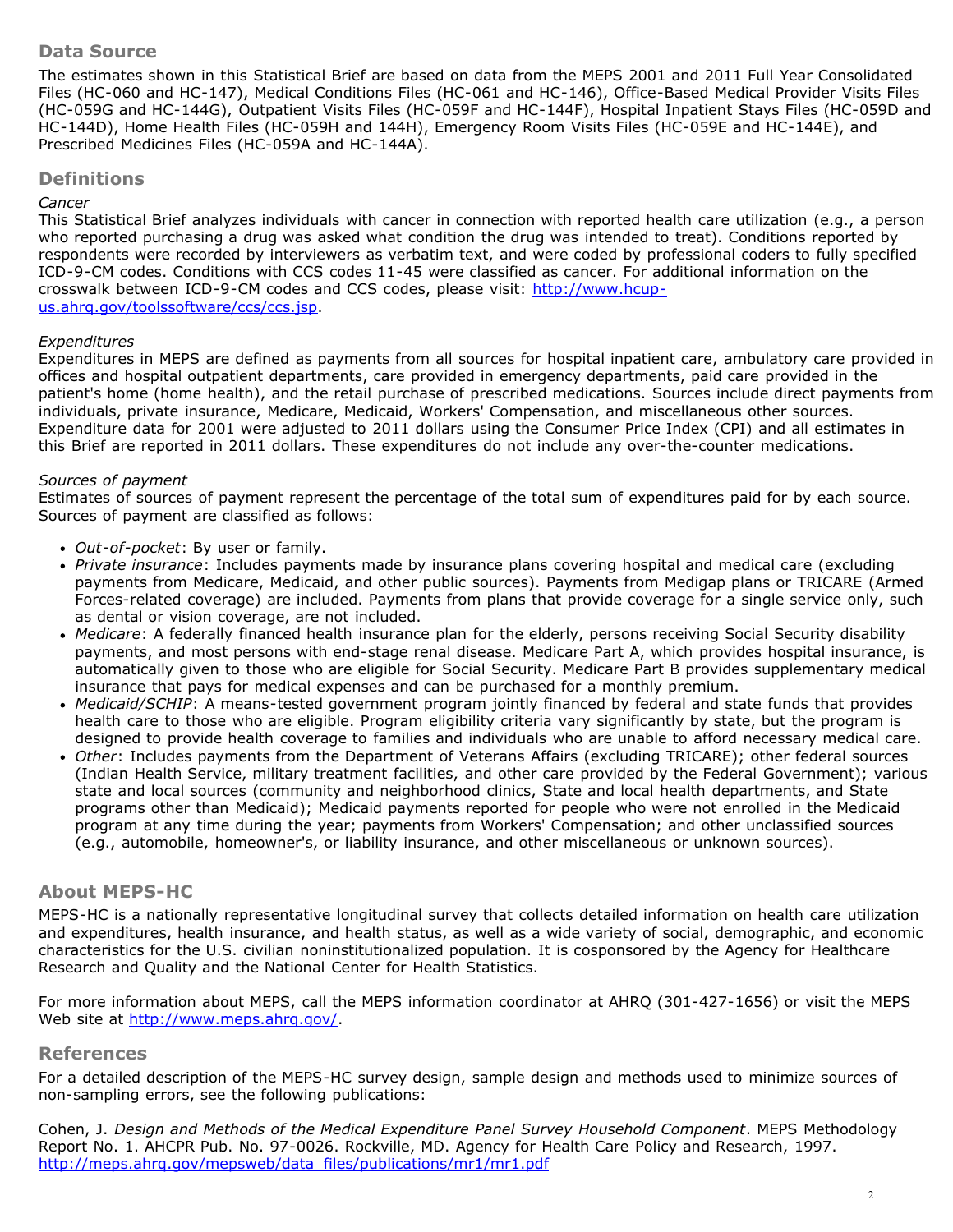Cohen, S. *Sample Design of the 1996 Medical Expenditure Panel Survey Household Component*. MEPS Methodology Report No. 2. AHCPR Pub. No. 97-0027. Rockville, MD. Agency for Health Care Policy and Research, 1997. [http://meps.ahrq.gov/mepsweb/data\\_files/publications/mr2/mr2.pdf](http://meps.ahrq.gov/mepsweb/data_files/publications/mr2/mr2.pdf)

Cohen, S. Design Strategies and Innovations in the Medical Expenditure Panel Survey. *Medical Care*, July 2003: 41(7) Supplement: III-5–III-12.

Ezzati-Rice, T.M., Rohde, F., Greenblatt, J. *Sample Design of the Medical Expenditure Panel Survey Household Component, 1998–2007*. Methodology Report No. 22. March 2008. Agency for Healthcare Research and Quality, Rockville, MD[. http://www.meps.ahrq.gov/mepsweb/data\\_files/publications/mr22/mr22.pdf](http://www.meps.ahrq.gov/mepsweb/data_files/publications/mr22/mr22.pdf)

For more information about cancer, see the following publications:

Cancer Basics: http://www.cancer.org

Cancer Overview: http://www.webmd.com/cancer/

Cancer Prevention and Control: <http://www.cdc.gov/cancer/dcpc/data/>

Cancer:<http://www.cancer.gov/>

#### **Suggested Citation**

Soni, A. *Trends in Use and Expenditures for Cancer Treatment among Adults 18 and Older, U.S. Civilian Noninstitutionalized Population, 2001 and 2011*. Statistical Brief #443. Agency for Healthcare Research and Quality, Rockville, MD. [http://www.meps.ahrq.gov/mepsweb/data\\_files/publications/st443/stat443.pdf](http://www.meps.ahrq.gov/mepsweb/data_files/publications/st443/stat443.pdf)

\* \* \*

AHRQ welcomes questions and comments from readers of this publication who are interested in obtaining more information about access, cost, use, financing, and quality of health care in the United States. We also invite you to tell us how you are using this Statistical Brief and other MEPS data and tools and to share suggestions on how MEPS products might be enhanced to further meet your needs. Please email us at [MEPSProjectDirector@ahrq.hhs.gov](mailto:MEPSProjectDirector@ahrq.hhs.gov) or send a letter to the address below:

Steven B. Cohen, PhD, Director Center for Financing, Access, and Cost Trends Agency for Healthcare Research and Quality 540 Gaither Road Rockville, MD 20850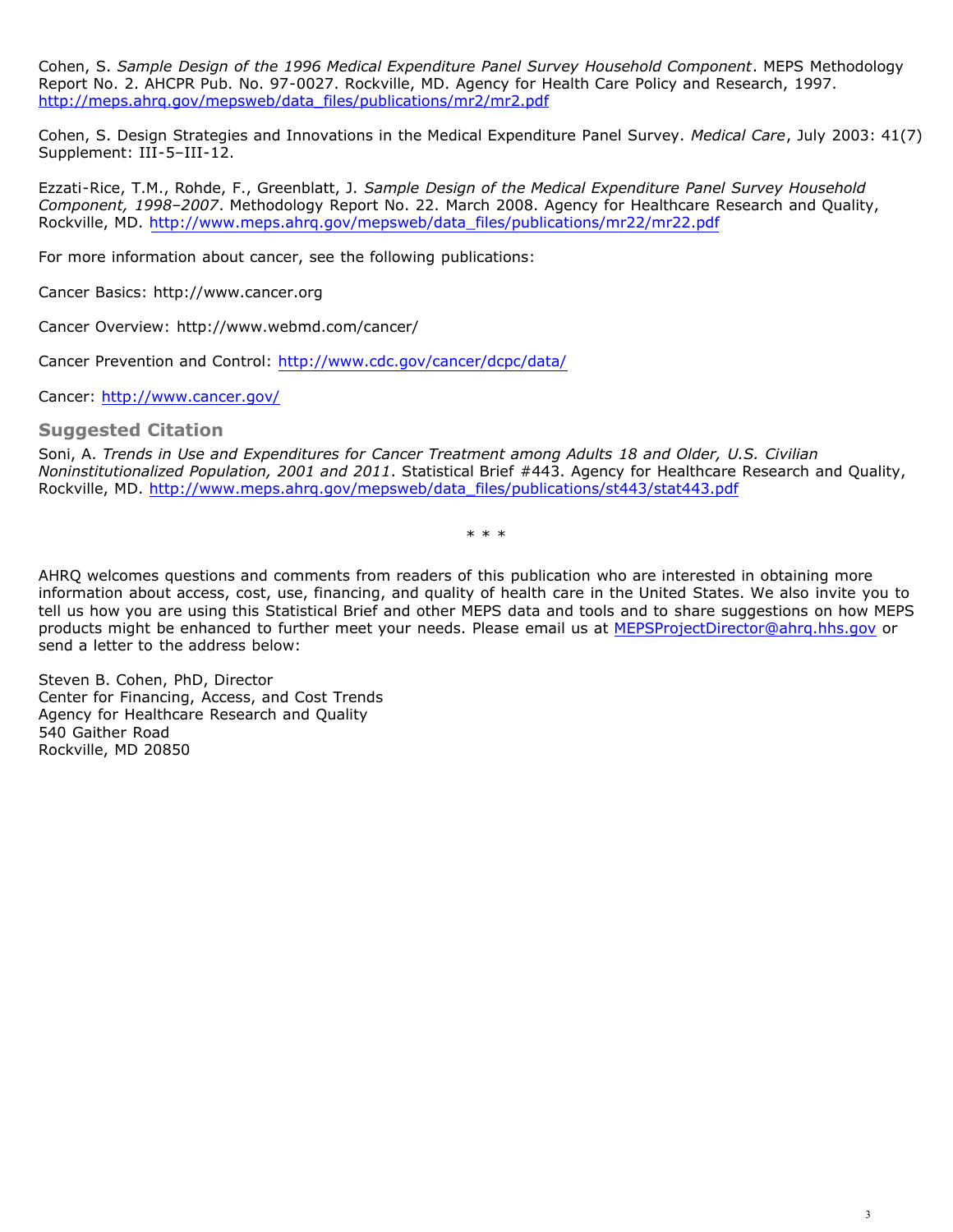



Statistical Brief #443: Trends in Use and Expenditures for Cancer Treatment among Adults 18 and Older, U.S. Civilian Noninstitutionalized Population, 2001 and 2011 4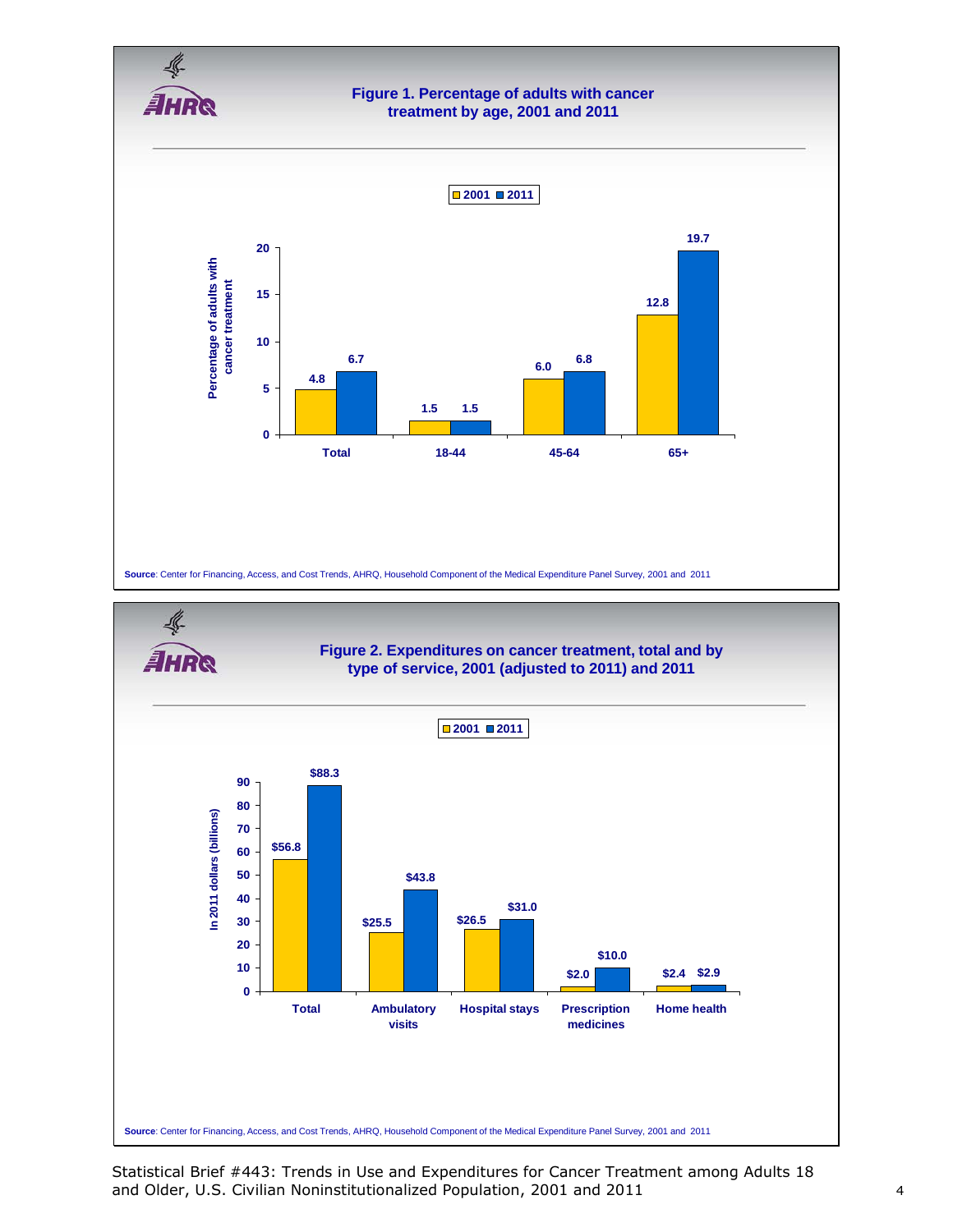

Statistical Brief #443: Trends in Use and Expenditures for Cancer Treatment among Adults 18 and Older, U.S. Civilian Noninstitutionalized Population, 2001 and 2011 **5** 5